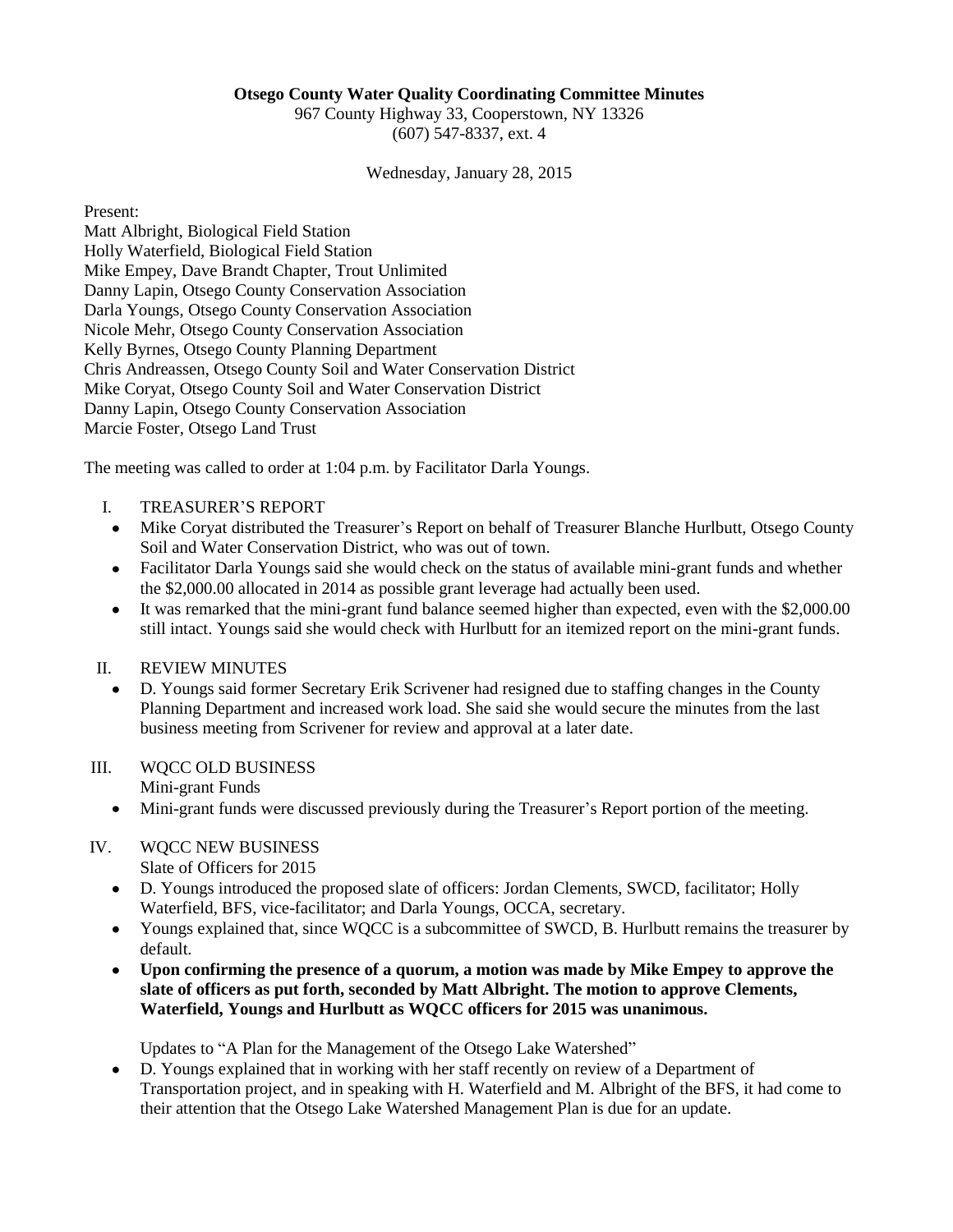- The plan was last updated in 2007.  $\bullet$
- Albright said he had written much of the narrative for the plan update in 2007, working with water quality partners. Updates at that time coincided with the need for a reprint.
- Youngs introduced OCCA Environmental Planner Danny Lapin, who explained why he thought the  $\bullet$ time was right for an updated plan and who advocated for revisions that will bridge the common gap that exists between science and policy.
- Among topics Lapin recommended that the new plan might address were: development projects,  $\bullet$ research, advocacy, outreach and climate change.
- Albright provided some background on the plan, explaining that as of the 2007 revisions the plan was  $\bullet$ 10 years old.
- At that time the goal was to bring the plan up to date. The first half of the document, he said, was an  $\bullet$ account of what had been accomplished in the first 10 years.
- Albright said the document outlines what was recommended to be done, what had been done, who did it, and where the funding came from.
- This, he said, was to demonstrate that it was an active plan.  $\bullet$
- Albright said Lapin's suggestions about updates to the plan were good ones.
- Lake issues have been put on the back burner somewhat of late, Albright said. He suggested that public  $\bullet$ meetings associated with the LWMP updates might help get these issues back in the forefront.
- Youngs pointed out that updates to the LWMP would be a positive way to get the lake back in the public eye, referencing negative news coverage about DOT and Route 80 maintenance along the lake.
- Waterfield said updating the LWMP may be a good way to get DOT involved in a positive way as well.  $\bullet$
- Albright said a lot of issues having to do with Otsego Lake and the Otsego Lake Watershed are changing very rapidly, particularly due to the introduction of exotics. The quality of the water in Otsego Lake has improved, he said, but the lake ecology is changing dramatically.
- Lapin said this would be an opportunity to coordinate with state-level initiatives.
- **H. Waterfield moved that a subcommittee be established to update and revise the Otsego Lake Watershed management plan, seconded by M. Empey. The motion was passed unanimously.**
- It was agreed that Youngs would send an e-mail to WQCC member groups offering to chair the committee and to garner input.

## V. DEPARTMENT REPORTS

Prior to beginning the report segment of the meeting, Secretary Youngs asked that from now on short bullet-point reports be provided electronically to her by member organization representatives for the business meetings. This will enable Youngs to drop the reports into the minutes document and focus her attention on recording comments and dialogue.

1. Biological Field Station

- M. Albright said he and H. Waterfield have been spending time writing/editing reports for the BFS  $\bullet$ Annual Report.
- A call is out for college undergraduate and high-school interns. More at bfs.oneonta.edu.
- A position will be opening soon for an aquatic ecologist faculty position. Time will be split between the main campus and BFS.
- Waterfield is working with Scott Wells (DEC Region 4 Fisheries) on a poster outlining ecological changes to Otsego Lake as related to exotic fish introductions.
- The most recent DEC gill netting survey of Otsego Lake collected several healthy-looking lake whitefish (Otsego bass) representing various year classes. Lake trout spawning studies collected a number of whitefish fry. It is possible that this historically abundant and important native fish may rebound following the successful management of the exotic alewife.
- Of note is the fact that the first class of Lake Management Masters' Program students is in the process of wrapping up their studies and most have professional jobs already lined up.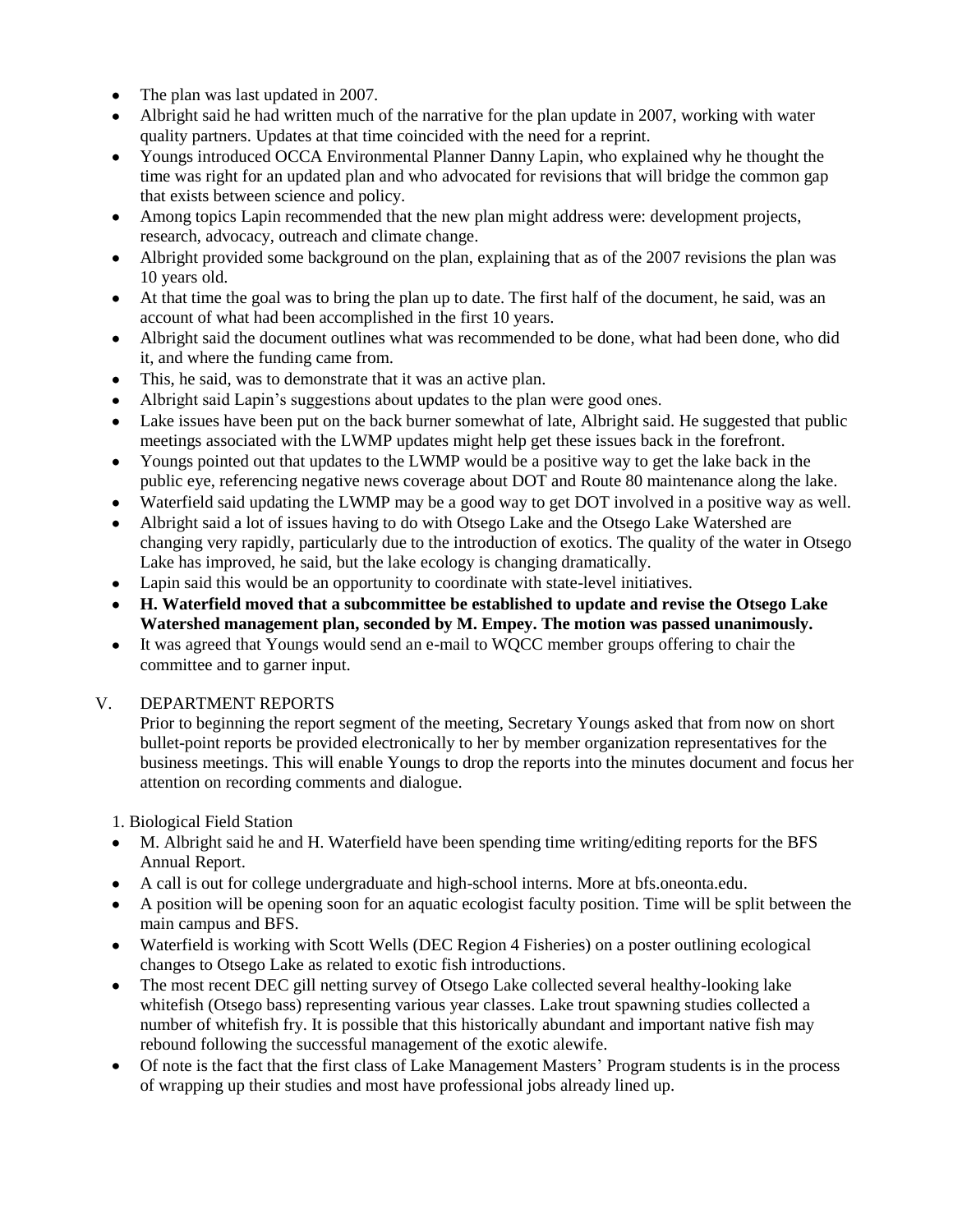- Carter Bailey, project lead for the Canadarago Lake watershed management plan, is headed for a position in pond management in Cleveland, OH.
- 2. Dave Brandt Chapter, Trout Unlimited
	- M. Empey announced that there will be an ice fishing event at the Canadarago Lake boat launch held in conjunction with the upcoming Richfield Springs Lions Club's Winter Carnival.
	- Dates will be publicized in the Pennysaver.
	- TO is wrapping up DEC camperships for local kids. Otsego County probably sends more kids to DEC per capita than any other county in the state, Empey said.
	- Two young fly fishermen who work with Craig Buckbee will be attending DEC camp.
	- TO's riparian buffer project on the Upper Schenevus is moving forward. Improvements along a 6-7 mile stretch are planned; landowner contact will target dairy farmers first.
	- A meeting with Trees for Tribs representative Beth Roessler is planned for April.  $\bullet$
- 3. Otsego County Conservation Association
	- Darla Youngs distributed a poster for the upcoming agricultural plastic recycling pilot program. OCCA is partnering with Cornell Cooperative Extension, Otsego County, Otsego County Soil & Water Conservation District and Casella Waste Resources on this program.
	- Earth Festival has been set for Saturday, April 11 and Lake Appreciation Day at Glimmerglass State Park will be held on Saturday, July 11. Exhibitors and vendors will be sought for both events.
	- Youngs said OCCA had recently approved its budget for 2015. Line item allocations in 2015 particular to water quality are: \$1,000.00 toward riparian buffers, hydroseeding and/or surface water monitoring; \$3,000.00 toward barnyard improvement projects; \$10,000.00 toward the Otsego Lake septic system management system/watershed management; \$7,500.00 toward the Cooperstown boat inspection program; funding to BFS toward three summer interns and a Lake Management Masters' Program student; funding to Canadarago Lake Improvement Association toward its boat steward program; etc.
	- Youngs said OCCA is working to devise a concerted public education campaign to prevent the  $\bullet$ introduction and spread of aquatic invasive species. The goal is to have a common message to be used by all the 21 groups who signed on to OCCA's letter to the Otsego County Board last year in favor of an AIS transport law.
	- The campaign would include radio and newspaper advertising. OCCA has set aside funds for this  $\bullet$ and will be approaching its partners and affiliates for support.
	- OCCA will be concentrating much of its efforts over the next couple of months on review of the proposed Edic to Fraser transmission line project. Comments/concerns on potential impacts to water resources along this route will be sought.
- 4. Otsego County Planning Department
	- Nothing to report.  $\bullet$
- 5. Otsego County Soil and Water Conservation District
	- Mike Coryat said work had begun on WQIP grant work and three stream stabilization projects involving sites in Morris, Edmeston and on the Otsdawa Creek.
	- The sites have been assessed by the Upper Susquehanna Coalition and there is heavy work involved at all three.
	- \$6,000.00 is available for stream buffer and slope stabilization projects; \$3,000.00 available for  $\bullet$ woody debris removal. Contact SWCD with potential sites.
- 6. Otsego Land Trust
	- Marcie Foster said OLT hopes to close on three new easements this week: two on Ouleout Creek in Delaware County and one on Decatur Creek.